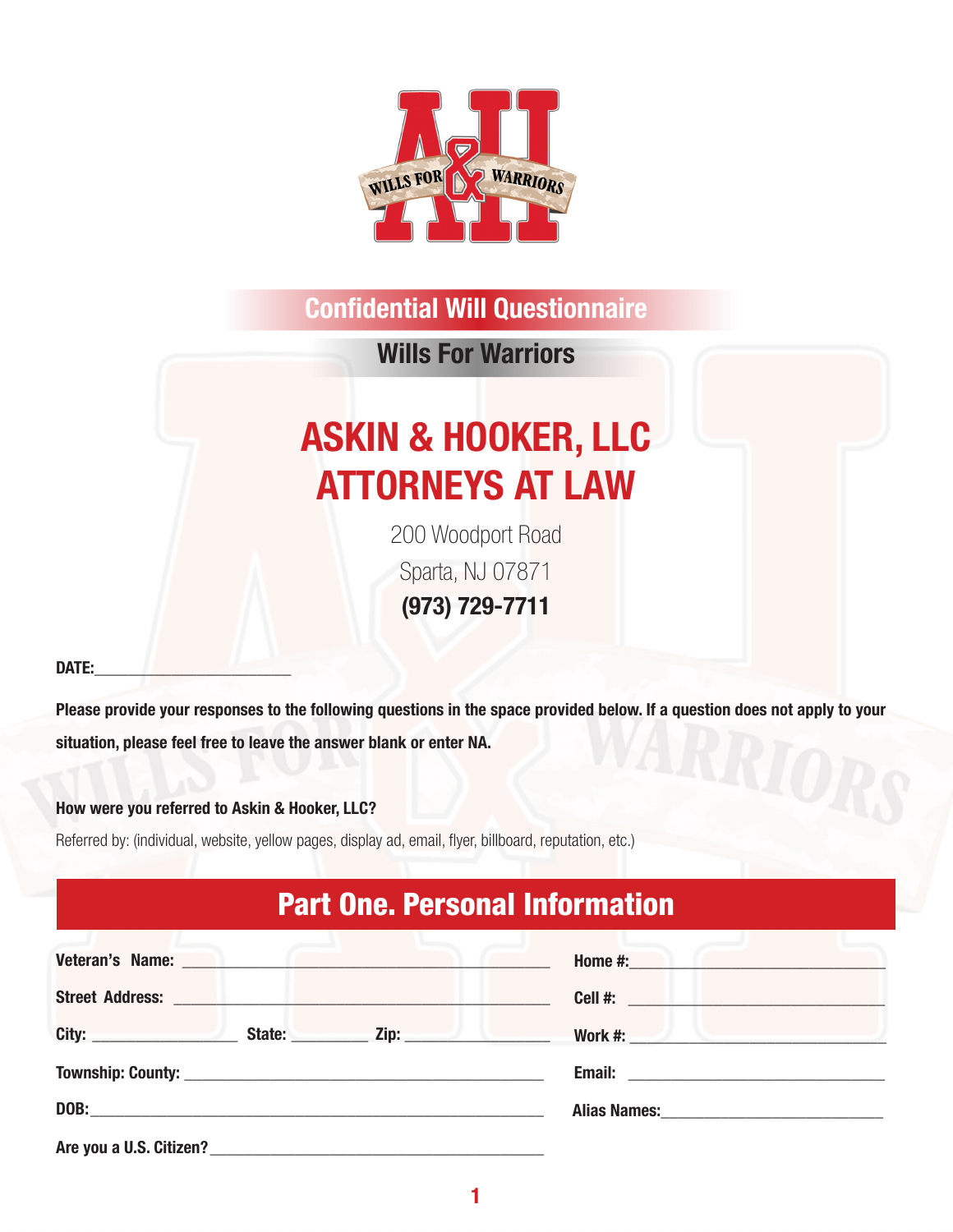### **Wills For Warriors**

### **Current Health**

| <b>Current Health</b>                                                                                                                                                                                                          |  |                                                                                                                                                                                                                                        |                                                 |
|--------------------------------------------------------------------------------------------------------------------------------------------------------------------------------------------------------------------------------|--|----------------------------------------------------------------------------------------------------------------------------------------------------------------------------------------------------------------------------------------|-------------------------------------------------|
|                                                                                                                                                                                                                                |  | Are you a U.S. Citizen?<br><u>Lateral and the second control of the second control of the second control of the second control of the second control of the second control of the second control of the second control of the seco</u> |                                                 |
| DOB: the contract of the contract of the contract of the contract of the contract of the contract of the contract of the contract of the contract of the contract of the contract of the contract of the contract of the contr |  | Alias Names:<br><u> and the set of the set of the set of the set of the set of the set of the set of the set of the set of the set of the set of the set of the set of the set of the set of the set of the set of the set of the </u> |                                                 |
|                                                                                                                                                                                                                                |  |                                                                                                                                                                                                                                        |                                                 |
|                                                                                                                                                                                                                                |  | <u> 1989 - Johann John Stein, markin fan it ferskearre fan it ferskearre fan it ferskearre fan it ferskearre fan i</u>                                                                                                                 |                                                 |
| <b>Street Address:</b>                                                                                                                                                                                                         |  |                                                                                                                                                                                                                                        | Home #: <b>Management Management Management</b> |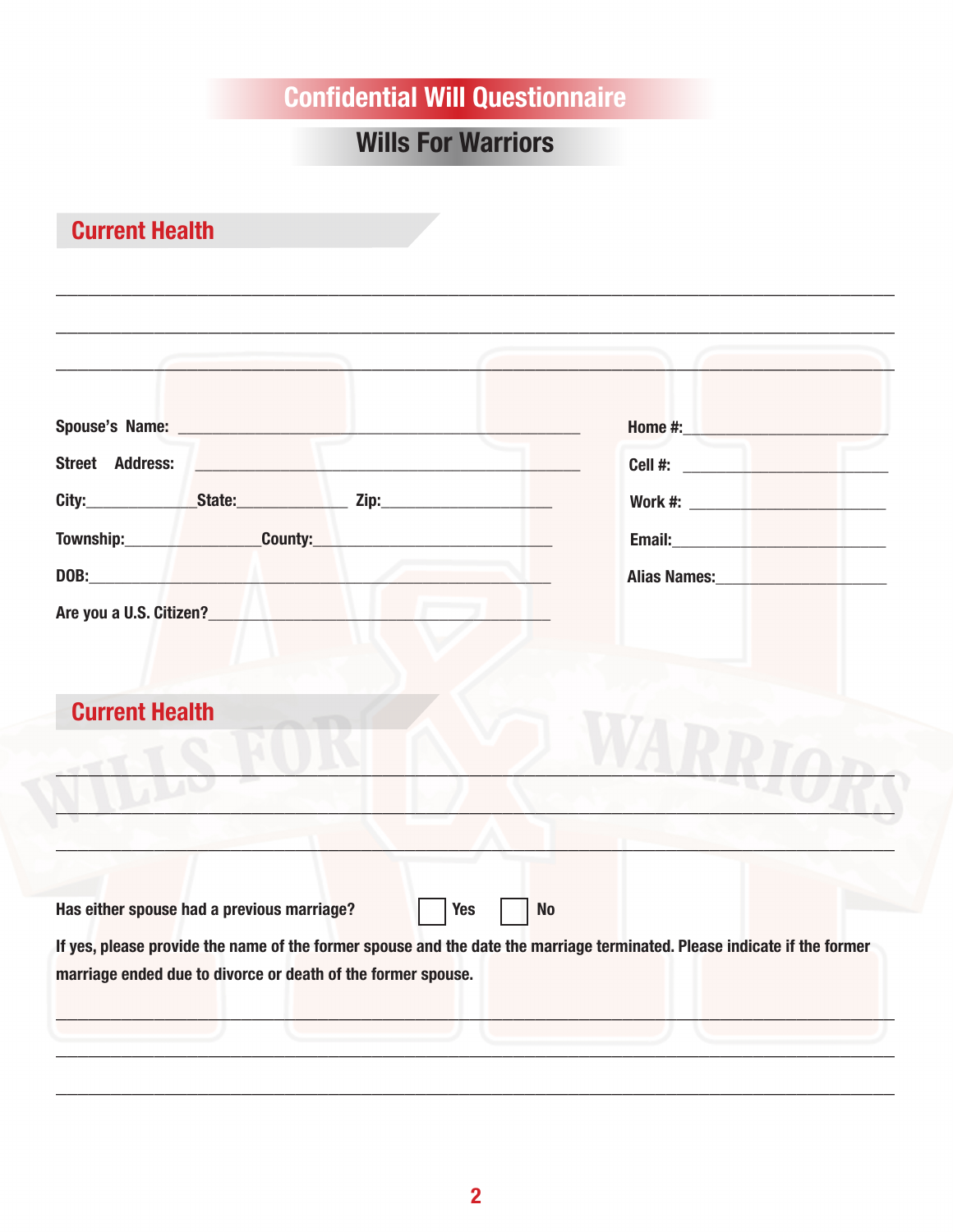#### Wills For Warriors

### Children's Information

| <b>NAME</b>                                 | <b>Child of Husband/</b><br><b>Wife/Both</b>                                              | Age                     | <b>Address</b>          |  |
|---------------------------------------------|-------------------------------------------------------------------------------------------|-------------------------|-------------------------|--|
|                                             |                                                                                           |                         |                         |  |
|                                             |                                                                                           |                         |                         |  |
|                                             |                                                                                           |                         |                         |  |
| Does either spouse have any stepchildren?   | If yes, please provide the name of the child(ren)'s other birth parent _                  | <b>Yes</b><br><b>No</b> |                         |  |
|                                             |                                                                                           |                         |                         |  |
| Do you have any adopted children?           |                                                                                           | <b>Yes</b><br><b>No</b> |                         |  |
|                                             | Do any of your children or beneficiaries have severe health problems?                     |                         | <b>No</b><br><b>Yes</b> |  |
|                                             | Do any of your children or beneficiaries currently receive state benefits or governmental |                         |                         |  |
| assistance such as SSI, SSDI, Medicaid etc? |                                                                                           | <b>Yes</b><br><b>No</b> |                         |  |
|                                             | What benefits are they currently receiving? Please check all appropriate boxes.           |                         |                         |  |

 $\Box$  SSI  $\Box$  SSDI  $\Box$  Medicaid  $\Box$  Medicare  $\Box$  Other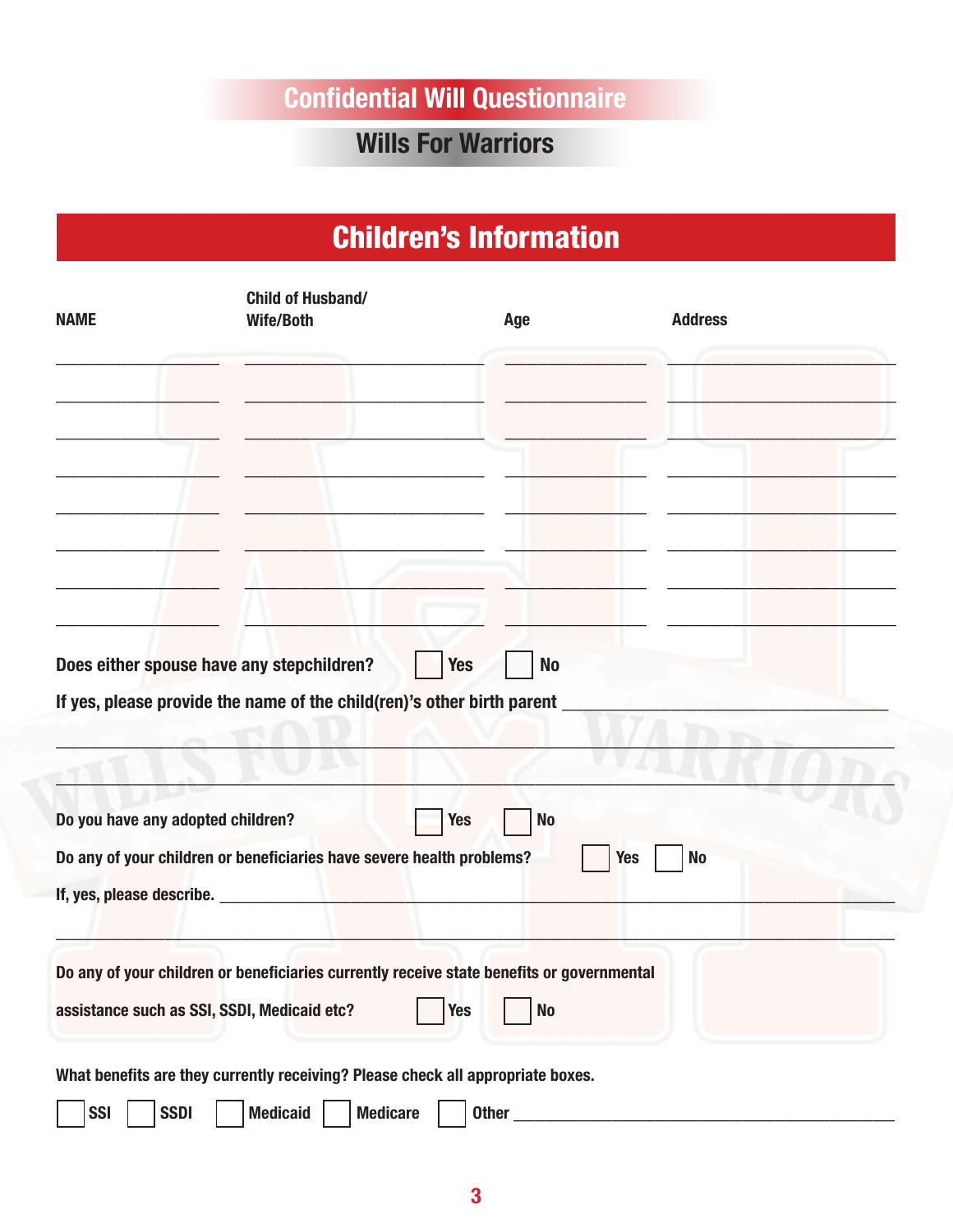#### Wills For Warriors

Do you anticipate that any of your children or beneficiaries will receive or qualify for state

benefits or governmental assistance in the future?  $\parallel$  Yes  $\parallel$  No

## Grandchildren's Information

| <b>NAME</b>                                                           | Age | <b>Parents' Names</b> |  |
|-----------------------------------------------------------------------|-----|-----------------------|--|
|                                                                       |     |                       |  |
|                                                                       |     |                       |  |
|                                                                       |     |                       |  |
| Do your Total Combined Estate Assets exceed \$2,000,000 in net value? |     | YES/NO                |  |

Do your Total Combined Estate Assets exceed \$10,900,000 in net value? YES/NO

## Part Two. Last Will and Testament

| Does the Veteran presently have a Will or other Estate Planning Documents?          |               |
|-------------------------------------------------------------------------------------|---------------|
| Please attach if copy available.                                                    | Yes     No    |
| Does the Veteran's Spouse presently have a Will or other Estate Planning Documents? | $ Yes $ $ No$ |

Please attach if copy available.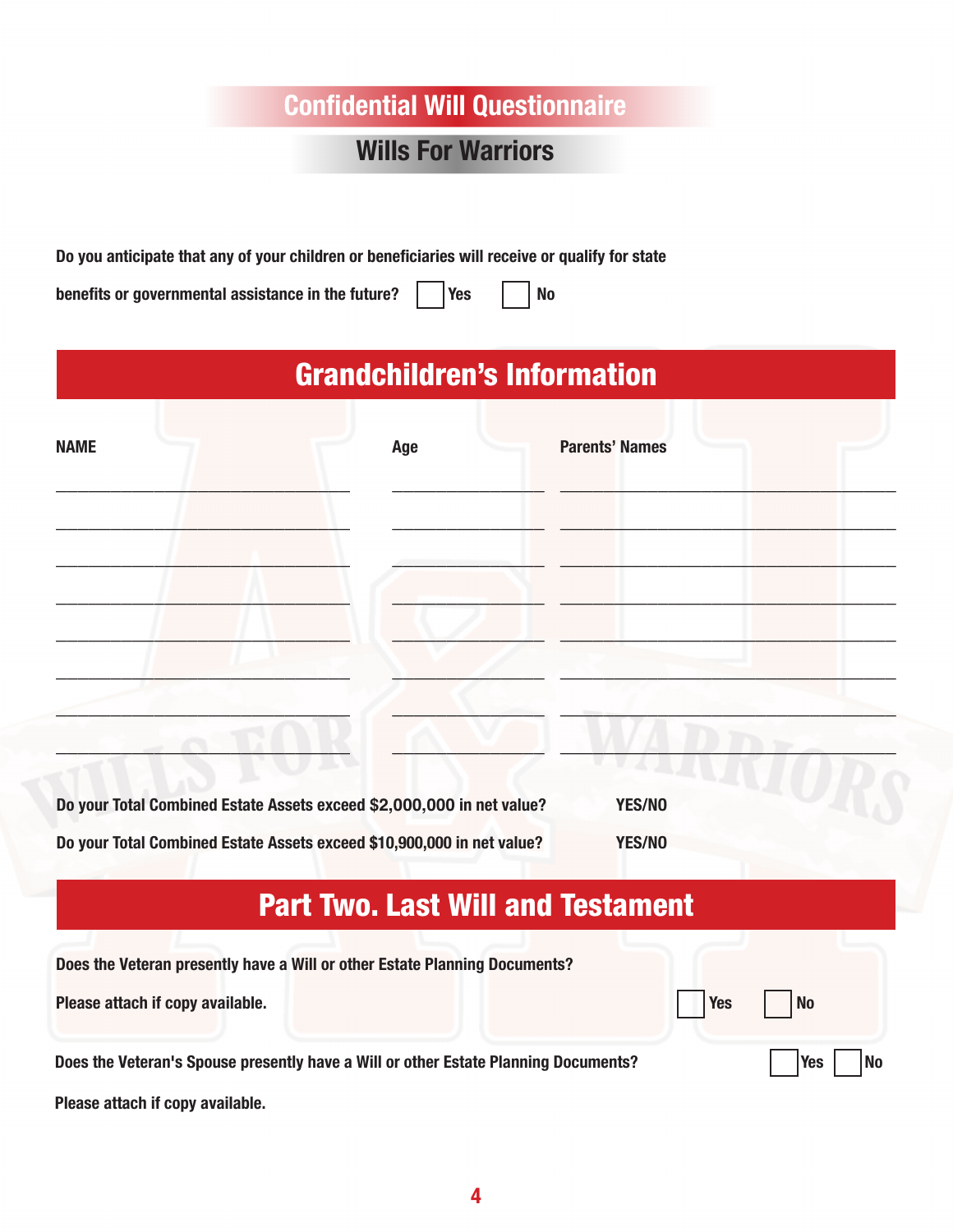#### Wills For Warriors

### **Executor**

Please provide the following information for the person (and any alternates) that will be responsible for probating your will, collecting your assets, paying any debts, filing any estate taxes, and distributing to any beneficiaries any assets which remain.

| <b>Veteran</b>                                                                                                                                                                                                                       |                                                                                                                                                                                                                                |
|--------------------------------------------------------------------------------------------------------------------------------------------------------------------------------------------------------------------------------------|--------------------------------------------------------------------------------------------------------------------------------------------------------------------------------------------------------------------------------|
| Name of Executor: Name of Executor:                                                                                                                                                                                                  | Relationship: New York Products and Products and Products and Products and Products and Products and Products                                                                                                                  |
|                                                                                                                                                                                                                                      |                                                                                                                                                                                                                                |
|                                                                                                                                                                                                                                      |                                                                                                                                                                                                                                |
| Address: No. 1996. The Contract of the Contract of the Contract of the Contract of the Contract of the Contract of the Contract of the Contract of the Contract of the Contract of the Contract of the Contract of the Contrac       |                                                                                                                                                                                                                                |
| 2nd Alternate Executor: New York 2nd Alternate Executor:                                                                                                                                                                             | Relationship: Management of the Contract of the Contract of the Contract of the Contract of the Contract of the Contract of the Contract of the Contract of the Contract of the Contract of the Contract of the Contract of th |
| Address: <b>Executive Contract Contract Contract Contract Contract Contract Contract Contract Contract Contract Contract Contract Contract Contract Contract Contract Contract Contract Contract Contract Contract Contract Cont</b> |                                                                                                                                                                                                                                |
| <b>Spouse</b>                                                                                                                                                                                                                        |                                                                                                                                                                                                                                |
| <b>Name of Executor:</b> Name of Executor:                                                                                                                                                                                           | Relationship: Network of the state of the state of the state of the state of the state of the state of the state of the state of the state of the state of the state of the state of the state of the state of the state of th |
| Address and the contract of the contract of the contract of the contract of the contract of the contract of the                                                                                                                      |                                                                                                                                                                                                                                |
|                                                                                                                                                                                                                                      | Relationship: Network of the Contract of the Contract of the Contract of the Contract of the Contract of the Contract of the Contract of the Contract of the Contract of the Contract of the Contract of the Contract of the C |
| Address: <u>Address: Address: Address: Address: Address: Address: Address: Address: Address: Address: Address: Address: Address: Address: Address: Address: Address: Address: Address: Address: Address: Address: Address: Addre</u> |                                                                                                                                                                                                                                |
| the control of the control of the control of                                                                                                                                                                                         | Relationship: The Communication of the Communication of the Communication of the Communication of the Communication of the Communication of the Communication of the Communication of the Communication of the Communication o |
| <b>Address:</b>                                                                                                                                                                                                                      |                                                                                                                                                                                                                                |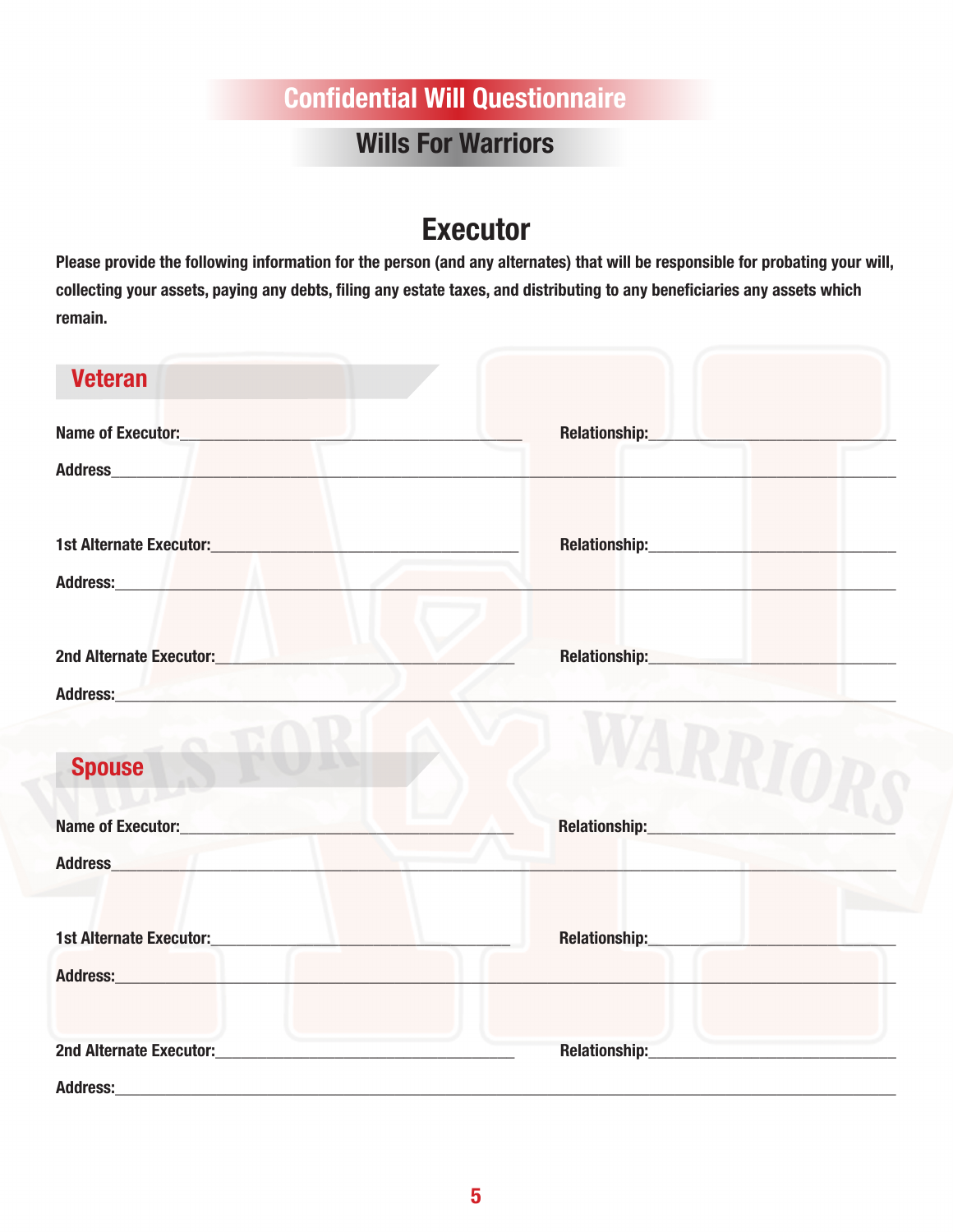#### Wills For Warriors

#### **Trustee**

A Trustee is required if there are any minor beneficiaries (children/grandchildren), or if specific trusts have been established to provide for the benefit of any beneficiaries. Keep in mind when a trust is being established for your minor child(ren), you as parents are deceased. Please provide the following information for the person (and any alternates) that will be responsible for the long-term management of the property distributed to any surviving beneficiary that will be held in trust.

| <b>Veteran</b>                                                                                                                                                                                                                                                        |                                                                                                                                                                                                                                |
|-----------------------------------------------------------------------------------------------------------------------------------------------------------------------------------------------------------------------------------------------------------------------|--------------------------------------------------------------------------------------------------------------------------------------------------------------------------------------------------------------------------------|
| Name of Trustee:                                                                                                                                                                                                                                                      | Relationship: New York State State State State State State State State State State State State State State State State State State State State State State State State State State State State State State State State State S |
|                                                                                                                                                                                                                                                                       |                                                                                                                                                                                                                                |
| 1st Alternate Trustee: <b>Alternate Trustee: Alternate Trustee:</b>                                                                                                                                                                                                   | Relationship: New York State Street, New York Street, New York Street, New York Street, New York Street, New York Street, New York Street, New York Street, New York Street, New York Street, New York Street, New York Street |
| Address: No. 1996. The Contract of the Contract of the Contract of the Contract of the Contract of the Contract of the Contract of the Contract of the Contract of the Contract of the Contract of the Contract of the Contrac                                        |                                                                                                                                                                                                                                |
| <b>2nd Alternate Trustee:</b><br><b>Contract Contract Contract Contract Contract Contract Contract Contract Contract Contract Contract Contract Contract Contract Contract Contract Contract Contract Contract Contract Contract Contract Contract Contract Contr</b> | Relationship: <b>Example 2019</b>                                                                                                                                                                                              |
| Address:                                                                                                                                                                                                                                                              |                                                                                                                                                                                                                                |
| <b>Spouse</b>                                                                                                                                                                                                                                                         |                                                                                                                                                                                                                                |
| Name of Trustee: Name of Trustee:                                                                                                                                                                                                                                     | Relationship: Management of the Contractor of the Contractor of the Contractor of the Contractor of the Contractor of the Contractor of the Contractor of the Contractor of the Contractor of the Contractor of the Contractor |
| Address and the contract of the contract of the contract of the contract of the contract of the contract of the                                                                                                                                                       |                                                                                                                                                                                                                                |
| 1st Alternate Trustee: New York Change and State Change and State Alternative Change and State Alternative Cha                                                                                                                                                        | Relationship: New York Products and Products and Products and Products and Products and Products and Products                                                                                                                  |
| Address: etc. and a state of the state of the state of the state of the state of the state of the state of the                                                                                                                                                        |                                                                                                                                                                                                                                |
| 2nd Alternate Trustee:<br><u> 1980 - Johann Barn, mars ann an t-Amhain Aonaich an t-Aonaich an t-Aonaich ann an t-Aonaich ann an t-Aonaich</u>                                                                                                                        | <b>Relationship:</b>                                                                                                                                                                                                           |

Address:\_\_\_\_\_\_\_\_\_\_\_\_\_\_\_\_\_\_\_\_\_\_\_\_\_\_\_\_\_\_\_\_\_\_\_\_\_\_\_\_\_\_\_\_\_\_\_\_\_\_\_\_\_\_\_\_\_\_\_\_\_\_\_\_\_\_\_\_\_\_\_\_\_\_\_\_\_\_\_\_\_\_\_\_\_\_\_\_\_\_\_\_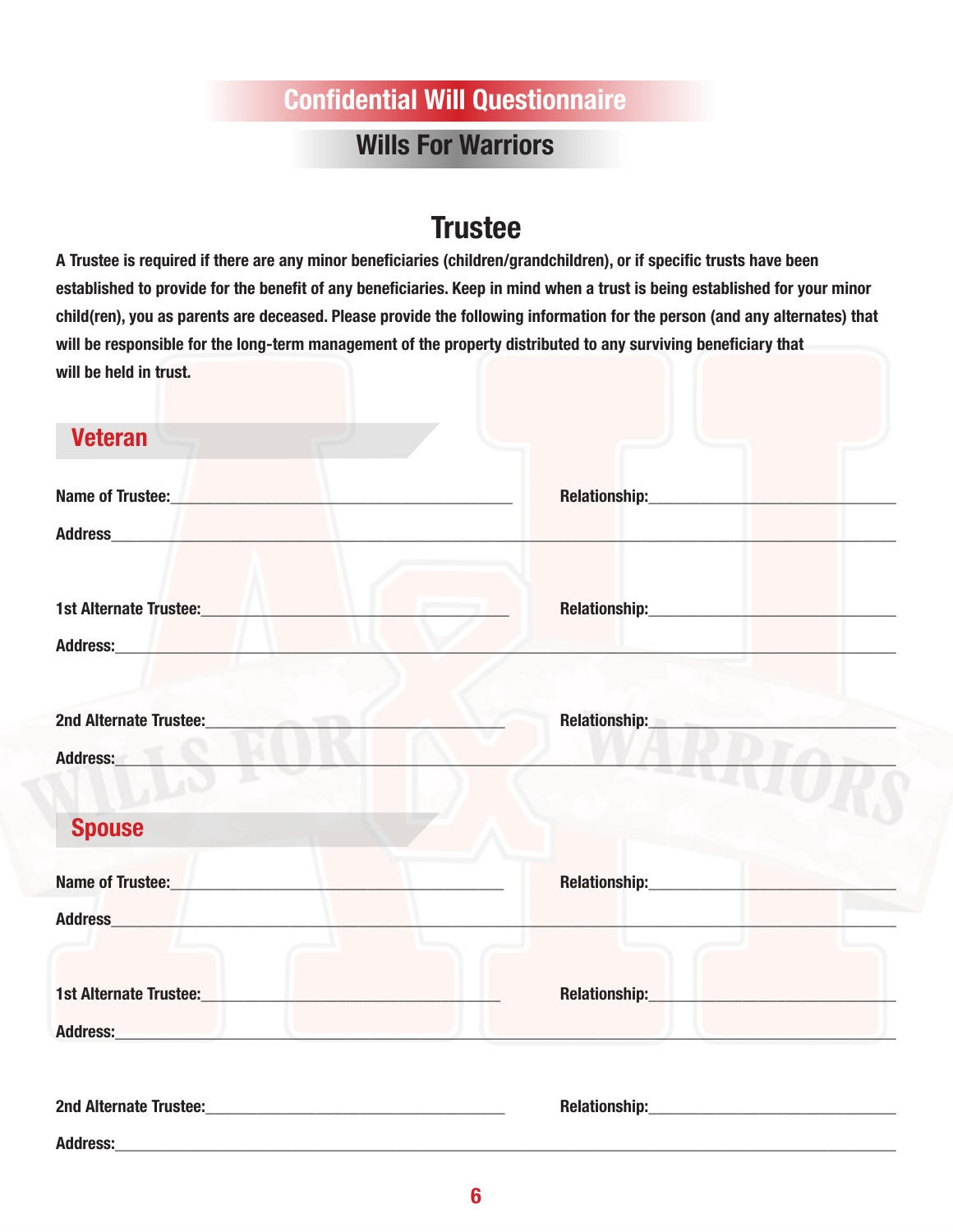#### **Wills For Warriors**

### **Guardian of Minor Children**

Please provide the name of the person (and any alternates) that you wish to take custody of your children should both parents die.

| <b>Veteran</b>                                                                                                                                                                                                                                                                      |               |
|-------------------------------------------------------------------------------------------------------------------------------------------------------------------------------------------------------------------------------------------------------------------------------------|---------------|
| Name of Guardian: Name of Guardian Communication of Guardian Communication of Guardian Communication                                                                                                                                                                                |               |
| 1st Alternate Guardian: <b>Alternate Guardian</b><br>Address: Management of the Contract of the Contract of the Contract of the Contract of the Contract of the Contract of the Contract of the Contract of the Contract of the Contract of the Contract of the Contract of the Con |               |
| 2nd Alternate Guardian:<br>and Alternate Guardian:<br>Address: <b>Management</b>                                                                                                                                                                                                    | Relationship: |
| <b>Spouse</b>                                                                                                                                                                                                                                                                       |               |
| <b>Name of Guardian:</b><br>the control of the control of<br>Address and the contract of the contract of the contract of the contract of the contract of the contract of the                                                                                                        |               |
| 1st Alternate Guardian: Maria Maria Maria Maria Maria Maria Maria Maria Maria Maria Maria Maria Maria Maria Ma                                                                                                                                                                      |               |
| <b>Address:</b>                                                                                                                                                                                                                                                                     |               |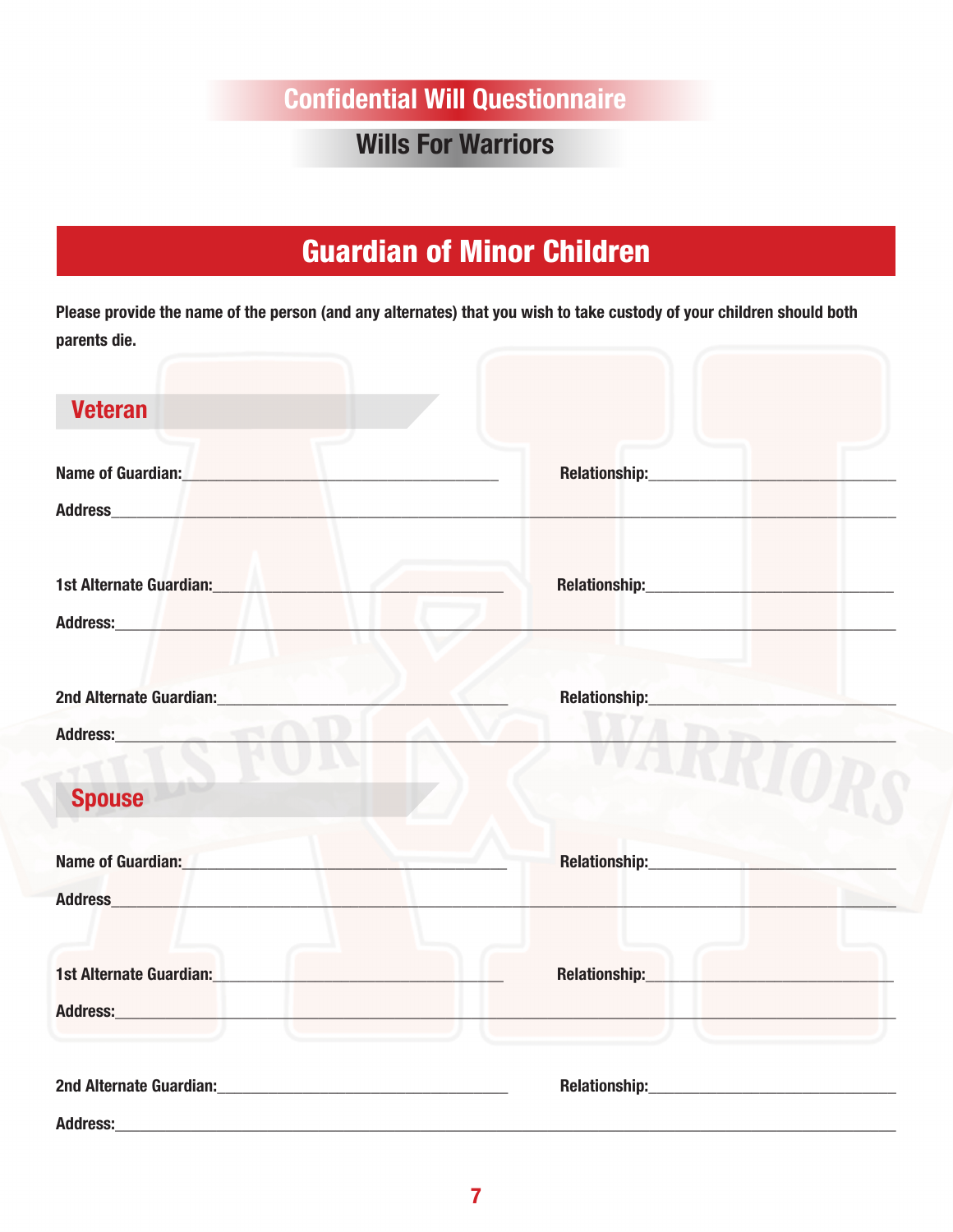### Wills For Warriors

### **DISPOSITIONS**

Please answer the following questions relating to how to distribute your estate upon your death.

| <b>Veteran</b>                                                                                                                                                                                                                        |
|---------------------------------------------------------------------------------------------------------------------------------------------------------------------------------------------------------------------------------------|
| Upon your death, do you want your property distributed to your spouse, and if your spouse has predeceased you, equally to<br><b>No</b><br>your children?<br><b>Yes</b>                                                                |
| If your children are your beneficiaries, how do you want the property distributed? Do you want your children's share of your<br>estate to go into Trust? At what age do you want your children to receive their share of your estate? |
| <b>Outright</b>                                                                                                                                                                                                                       |
| In Trust until the age _____, then outright (Suggested 21 or 23 years of age)                                                                                                                                                         |
| In Trust, with percentages distributed at various ages:                                                                                                                                                                               |
| Percent distributed at age, (Suggested 25 years of age or graduation from college)                                                                                                                                                    |
| Percent distributed at age, (Suggested 28 years of age)                                                                                                                                                                               |
| Percent distributed at age, (Suggested 30 years of age)                                                                                                                                                                               |
| Remaining share distributed at age ______, (Suggested 32 years of age)                                                                                                                                                                |
| If any of your children predecease you, would you like his or her share of your estate to pass to his or her children OR to<br>your surviving children?                                                                               |
| <b>His or Her Children</b><br><b>Divided amongst your Surviving Children</b>                                                                                                                                                          |
| Do you wish to leave anything to charity?<br><b>Yes</b><br><b>No</b>                                                                                                                                                                  |
| Please identify which charity, for what purpose, and for what amount.                                                                                                                                                                 |

\_\_\_\_\_\_\_\_\_\_\_\_\_\_\_\_\_\_\_\_\_\_\_\_\_\_\_\_\_\_\_\_\_\_\_\_\_\_\_\_\_\_\_\_\_\_\_\_\_\_\_\_\_\_\_\_\_\_\_\_\_\_\_\_\_\_\_\_\_\_\_\_\_\_\_\_\_